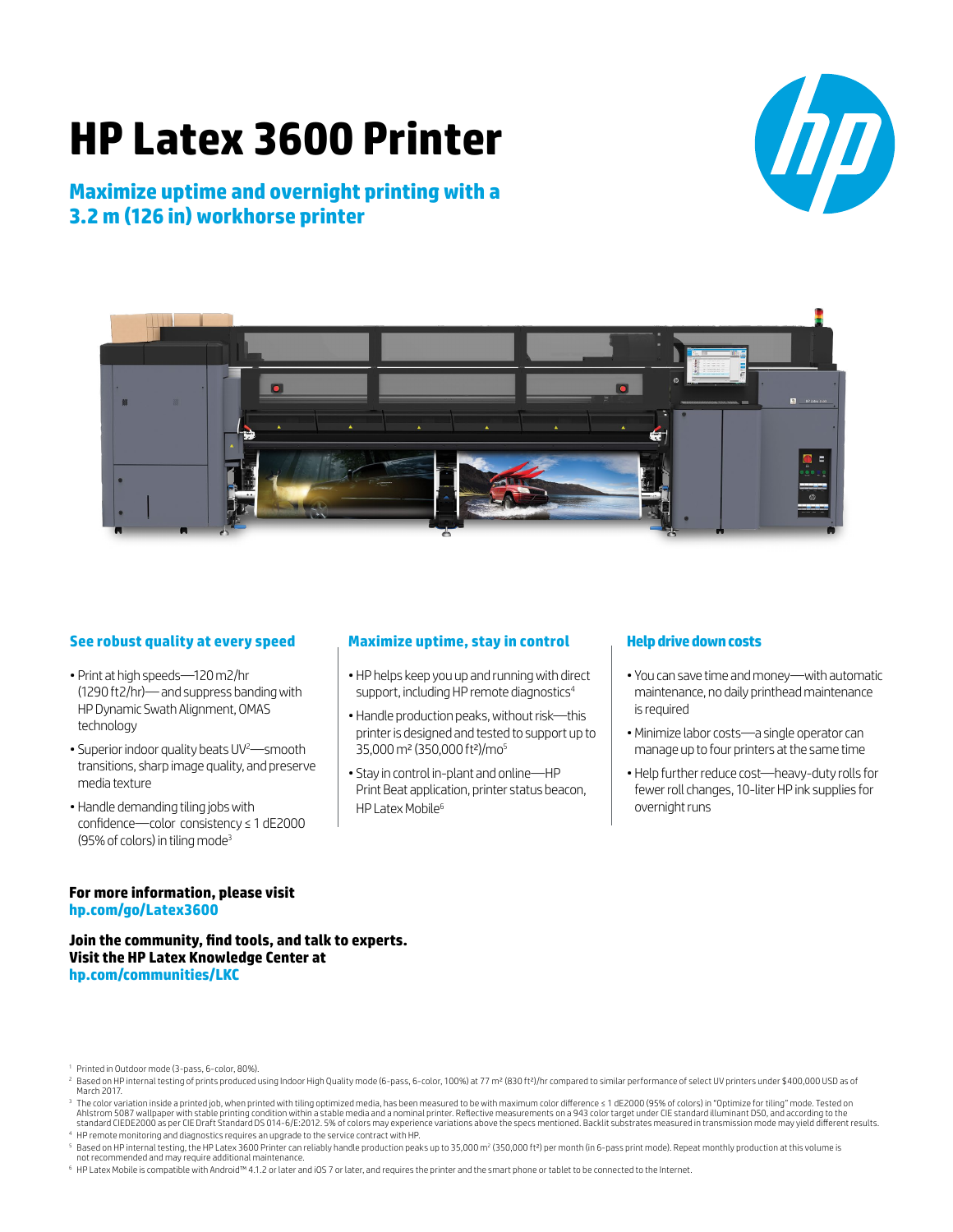# **HP Latex 3600 Printer (3.2 m / 126 in)**

### **End-to-end sustainability—a better approach**

HP Latex Technology delivers all the certifications that matter to your operators, your business, and the environment.7



UL ECOLOGO<sup>8</sup>

Using water-based inks eliminates exposure to inks with hazard warning labels and high solvent concentrations, and simplifies ventilation, storage, and transportation requirements.

HP Latex Inks enable more differentiation—odorless prints go where solvent and UV can't.



UL GREENGUARD GOLD<sup>9</sup>

HP is designing end-to-end sustainability into large-format printing.



 $\epsilon$ 

HP Planet Partners Program10 HP Large Format Media take-back program<sup>11</sup>

 $^7$  Based on a comparison of HP Latex Ink technology to competitors with leading market share as of December, 2013 and analysis of published MSDS/SDSs and/or internal evaluation. Performance of

- specific attributes may vary by competitor and ink technology/formulation. 8 Applicable to HP Latex Inks. UL ECOLOGO® Certification to UL 2801 demonstrates that an ink meets a range of multi-attribute, lifecycle based criteria related to human health and environmental considerations (see [ul.com/EL](http://ul.com/EL)).
- 9 Applicable to HP Latex Inks. UL GREENGUARD GOLD Certification to UL 2818 demonstrates that products are certified to UL's GREENGUARD standards for low chemical emissions into indoor air during product usage. For more information, visit [ul.com/gg](http://ul.com/gg) or [greenguard.org](http://greenguard.org).
- <sup>10</sup> Visit h<u>p.com/recycle</u> to see how to participate and for HP Planet Partners program availability; program may not be<br>available in your area. Where this program is not available, and for other consumables not included consult your local waste authorities on appropriate disposal.
- 11 HP Large Format Media take-back program availability varies. Some recyclable HP papers can be recycled through commonly<br>available recycling programs. Recycling programs may not exist in your area. See HPLFMedia.com/hp/e
- <sup>12</sup> Scratch-resistance comparison based on testing third-generation HP Latex Inks and representative hard-solvent inks. Estimates by HP Image Permanence Lab on a range of media.
- <sup>13</sup> Printing double-sided backlit applications requires the optional HP Latex 3000 Double-sided Day Night Kit. Front-to-back image registration accuracy of 2 mm or better when using certified PVC banner and paper media, see [hp.com/go/mediasolutionslocator.](www.hp.com/go/mediasolutionslocator)<br>™ HP Latex Mobile is compatible with Android™ 4.1.2 or later and iOS 7 or later, and requires t be connected to the Internet.

**HP Latex Optimizer**

High image quality at high speed

## HP Latex Techno **10-liter HP Latex Inks** Odorless prints, with scratch resistance comparable to hard-solvent inks on SAV and PVC banner<sup>12</sup> **HP OMAS & spectrophotometer** Reliable print quality—get the color and quality you expect **HP Latex printheads** 1200 dpi native resolution high image quality over the life of the printer **High-efficiency curing** Instant dry—prints are completely dry immediately after printing **Automatic maintenance** Automatic drop detection and nozzle replacement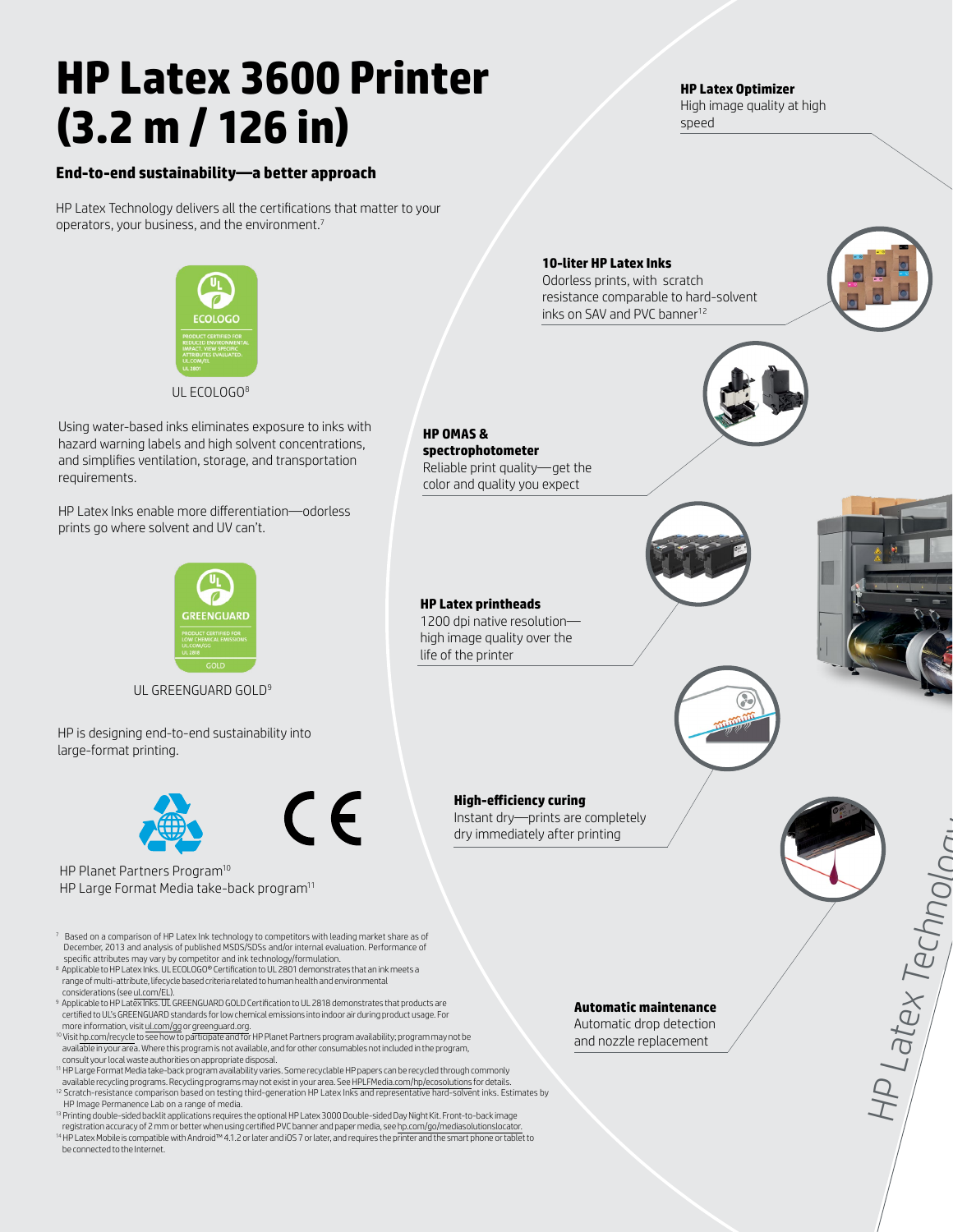